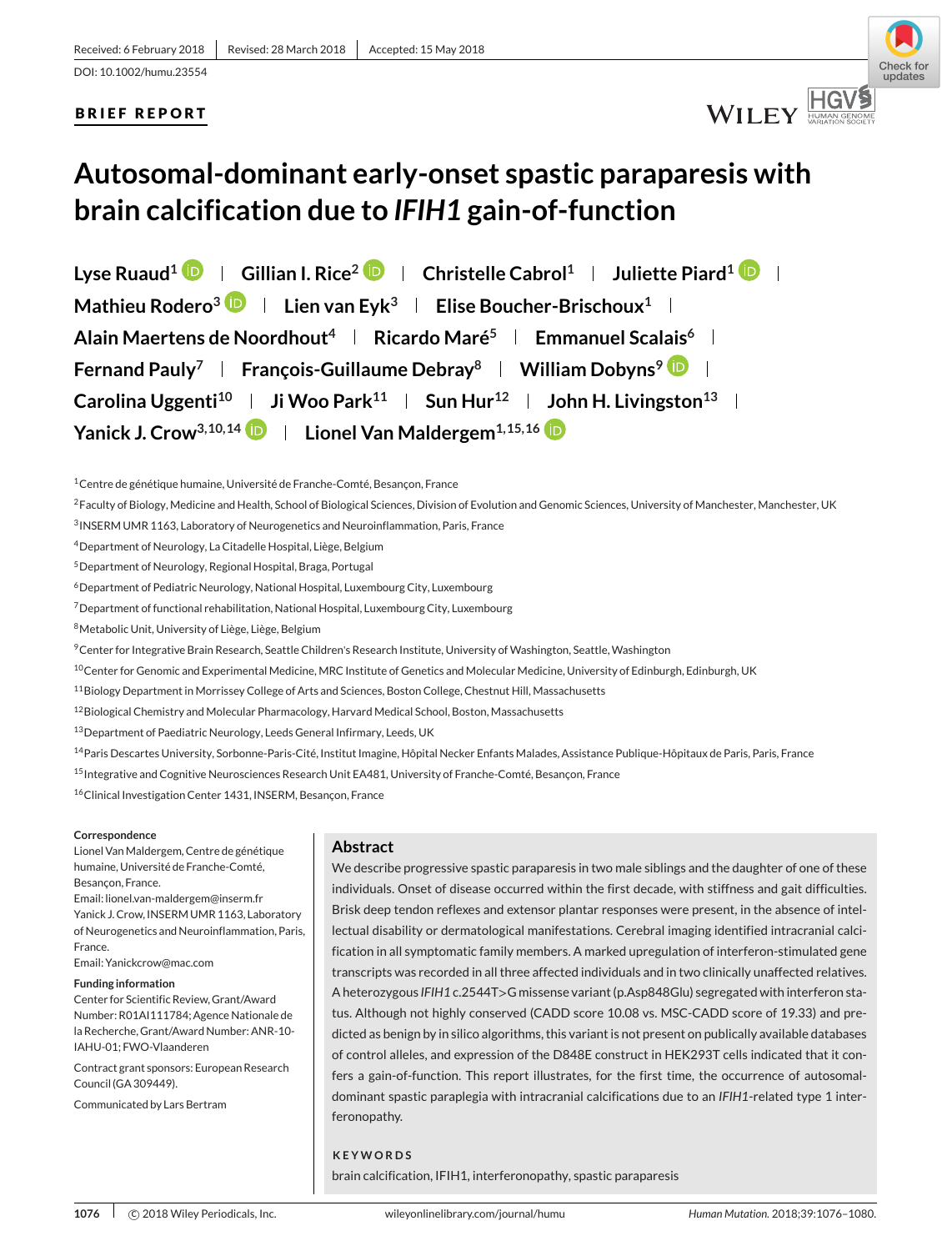Hereditary spastic paraplegia (HSPs) are Mendelian neurodegenerative diseases characterized by progressive spasticity and hyperreflexia of the lower limbs (Esteves et al., 2014). At least 76 loci and 58 corresponding genes linked to HSPs have been identified so far (Parodi, Fenu, Stevanin, & Durr, 2017). Autosomal-dominant HSPs have been described due to mutations in 19 SPG genes (Klebe, Stevanin, & Depienne, 2015). Brain calcification has been reported in subjects with *CYP2U1* mutations (Tesson et al., 2012), but this imaging feature is otherwise rarely described in the context of HSP. The molecular basis of a number of familial cases of HSP remains undefined.

Aicardi–Goutières syndrome (AGS) is a severe childhood onset degenerative encephalopathy associating brain calcification, white matter disease, cerebral atrophy, and psychomotor retardation (Aicardi & Goutières, 1984). Seven genes have so far been described which, when mutated, can cause an AGS phenotype, *TREX1* (AGS1) (Crow et al., 2006a), *RNASEH2A*(AGS3), *RNASEH2B*(AGS2), *RNASEH2C* (AGS4) (Crow et al., 2006b), *SAMHD1* (AGS5) (Rice et al., 2009), *ADAR1* (AGS6) (Rice et al., 2012), and *IFIH1* (MIM# 606951) (AGS7) (Rice et al., 2014). AGS is most frequently transmitted as an autosomal recessive trait, although cases of inherited and de novo autosomal-dominant occurrence are also documented. An underlying activation of the interferon signaling pathway is considered as a direct pathogenic driver, although definitive proof of this in the human context is yet to be determined (Crow & Manel, 2015). Assessment of interferon status has proven to be a very reliable disease marker. This method gives an interferon score comparing the expression of six interferon-stimulated genes (ISGs) using quantitative PCR in peripheral blood in patients and controls (Rice et al., 2013; Rodero et al., 2017). Using this screening assay, a remarkably broad spectrum of associated neurologic phenotypes has been revealed to be associated with mutations in AGS1-7, with isolated spastic paraparesis reported in a limited number of patients with mutations in *ADAR1*, *IFIH1*, and *RNASEH2B* (Crow et al., 2014, 2015).

Here, we describe a Portuguese family segregating an autosomaldominant HSP phenotype with intracranial calcification due to a gain-of-function mutation in *IFIH1* and demonstrating clinical nonpenetrance in certain individuals.

This Portuguese family includes three clinically affected individuals, a 14-year-old girl, her father, and her paternal uncle. The proband developed walking difficulties with moderate spasticity of the lower limbs from 3 years of age. On examination aged 10 years, she was able to stand on one foot, had brisk deep tendon reflexes, extensor plantar responses and a stiff gait. Her growth was delayed, with a height at −3SD. Growth velocity deceleration was noticed from the age of 10 years, contrasting with normal weight (3rd percentile) and OFC (−1.5 SD). She was proficient at school with good social integration. At the age of 14 years, she is unable to walk on tip-toes and unipodal balance is unstable. Muscle strength is normal. Her brain CT scan is remarkable for subtle calcifications in the deep white matter of the frontal lobes and at the white–gray junction (Figure 1G–I). Her twin brother is asymptomatic, with unremarkable clinical examination including normal deep tendon reflexes. His CT scan is completely normal, without any brain calcification. Like his father, his height in the normal range.

RUAUD ET AL. **1077**<br>**1077**<br> **WILEY** Human Mutation 1077



**FIGURE 1** CT scans of the father of the proband (panels **A–C**) show slightly prominent sulci and ventriculomegaly indicating a mild degree of cerebral atrophy, as well as prominent calcifications bilaterally in the cerebellar dentate nuclei (**A**) and basal ganglia (**B**), and in the central white matter (centrum semiovale) of the frontal and anterior parietal lobes (**C**). Scans from the paternal uncle of the proband (**D–F**), and the proband (**G–I**) herself, demonstrate no atrophy, absence of calcification in posterior fossa (**G**) and only small or subtle calcifications in the basal ganglia (**E**) and frontal white matter (**F, H,** and **I**)

The father of the proband reported onset of walking difficulties from 2 years of age, associated with an increased frequency of falls. A slowly progressive course was noted, still allowing him to run when aged 24 years. When evaluated at 41 years of age, he had severe spastic weakness, MRC grade 4, with marked hyperreflexia and bilateral Achilles clonus. Dysarthria and occasional dysphagia were also noted. He has normal higher intellectual functions. Brain CT performed at the age of 24 years revealed extensive calcifications in the deep white matter (centrum semi-ovale), involving frontal and temporal regions. Punctate deposits were also present in the posterior fossa, globi pallidi, and dentate nuclei (Figure 1A–C).

The paternal uncle experienced progressive lower limb motor impairment since the age of 13 years. On examination, aged 38 years, an MRC grade 4 spastic weakness with marked hyperreflexia and bilateral Achilles clonus was noted. Cognition was considered as normal. His brain CT scan indicates subtle changes similar to those of his niece (Figure 1D–F). His height is in the normal range.

The paternal grandparents of the proband are asymptomatic. Cerebral CT of the grandfather revealed likely nonpathological falx calcifications.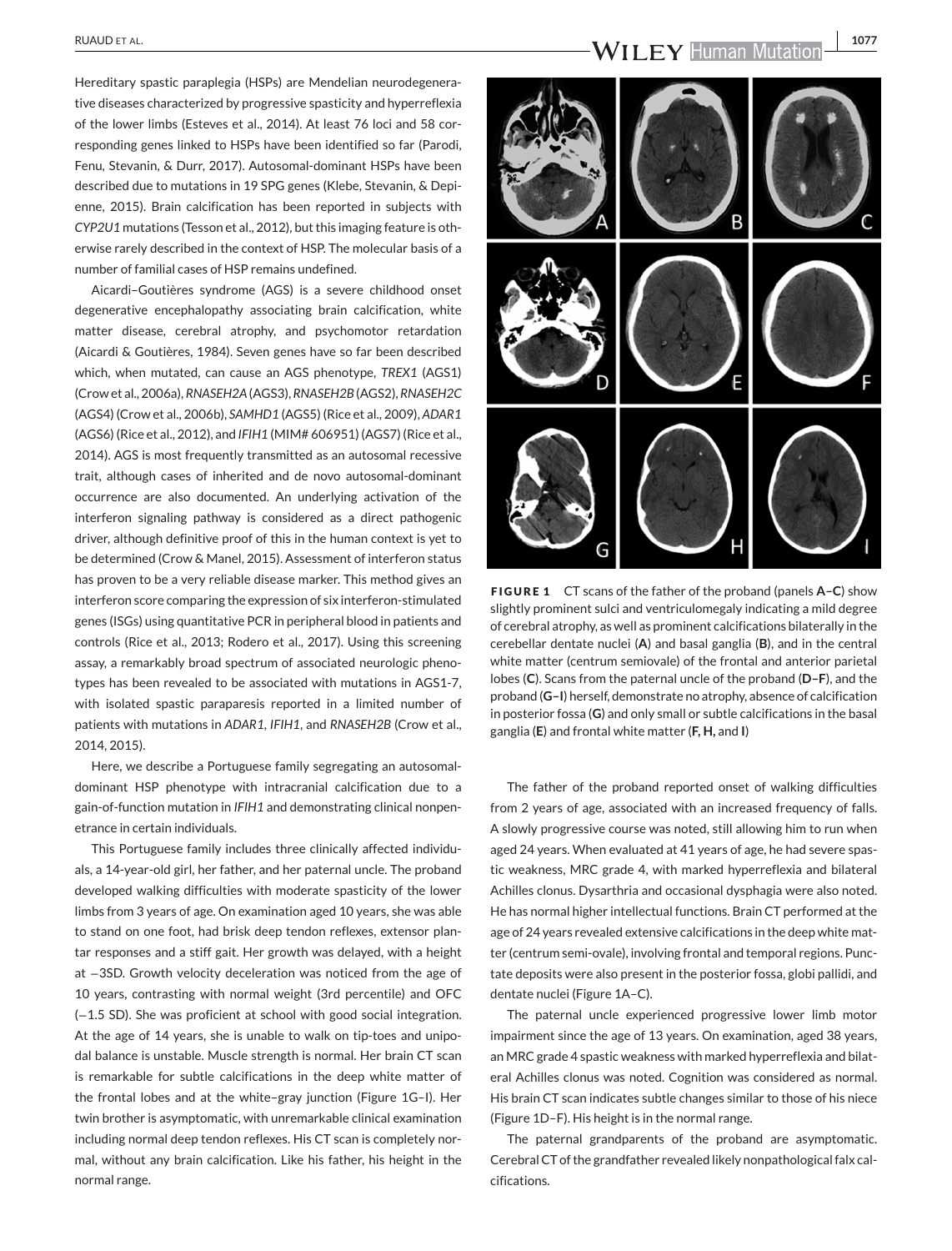**1078 WILEY Human Mutation** 

Written, informed consent for DNA analysis was obtained from patients and parents for the children. The study was approved by our local ethics committee.

The expression of six ISGs, namely *IFI27* (Hs01086370\_m1), *IFI44L* (Hs00199115\_m1), *IFIT1* (Hs00356631\_g1), *ISG15* (Hs00192713 \_m1), *RSAD2* (Hs01057264\_m1), and *SIGLEC1* (Hs00988063\_m1) was measured by quantitative PCR according to a previously reported method (Rice et al., 2014). The median fold change, when compared with the median of 29 healthy controls, was used to create an interferon score for each patient. Scores higher than the mean of the controls plus two SD (*>*2.466) were designated as positive.

DNA was extracted from whole blood samples using standard methods, and sequencing performed using primers designed to amplify the coding exons of *IFIH1*. Purified PCR amplification products were sequenced using BigDye Terminator chemistry and an ABI 3130 DNA sequencer. Mutation description is based on the reference cDNA sequence NM\_022168.3, with nucleotide numbering beginning from the first A in the initiating ATG codon. Variants were assessed using the in silico programs SIFT [\(http://sift.jcvi.org\)](http://sift.jcvi.org) and Polyphen2 [\(http://](http://genetics.bwh.harvard.edu/pph2/) [genetics.bwh.harvard.edu/pph2/\)](http://genetics.bwh.harvard.edu/pph2/), and population allele frequencies obtained from the gnomAD [\(http://gnomad.broadinstitute.org\)](http://gnomad.broadinstitute.org) database.

The pFLAG-CMV4 plasmid encoding IFIH1 has been described elsewhere (Rice et al., 2014). The indicated mutations were introduced using KAPA HiFi DNA polymerase. Human embryonic kidney (HEK) 293T cells (American Type Culture Collection, Manassas, Virginia, USA) were maintained in 48-well plates in DMEM (Cellgro Therapeutics, Antioch, Illinois, USA) supplemented with 10% heat-inactivated FCS and 1% L-glutamine. Cells were tested for mycoplasma. At ∼80% confluence, cells were cotransfected with pFLAG-CMV4 plasmids encoding wild-type or mutant IFIH1 (10 ng), IFN- $\beta$  promoterdriven firefly luciferase reporter plasmid (100 ng) and a constitutively expressed Renilla luciferase reporter plasmid (pRL-CMV; 10 ng) using Lipofectamine 2000 (Life Technologies, Villebon-sur-Yvette, France) according to the manufacturer's protocol. Medium was changed 6 hr after transfection, and cells were subsequently stimulated with poly I, C (0.5  $\mu$ g/ml; In vivo Gen, San Diego, California) using Lipofectamine 2000. Cells were lysed 16 hr after stimulation, and IFN- $\beta$ promoter activity was measured using the Dual-Luciferase Reporter assay (Promega) and a Synergy2 plate reader (BioTek, Winooski, Vermont, USA). Firefly luciferase activity was normalized against Renilla luciferase activity. Each experiment  $(n = 4)$  was performed in triplicate and data are presented as mean  $\pm$  SEM. Statistical significance was determined by two-tailed, unpaired Student's *t-*test with \* and \*\* indicating *P* values *<*0.05 and *<*0.01, respectively. Comparable expression of construct proteins was verified by Western blotting (data not shown).

Based on the lower limb spasticity with early onset, slow progression and the presence of brain calcifications, an initial diagnosis of Fahr syndrome was considered in the proband and her father. Standard karyotypes were 46,XX and 46,XY and array CGH (Agilent 180K) was normal. *SPG4* and *SPG3* genes, encoding spastin and atlastin were sequenced without identifying any likely pathogenic variant. Subsequently, the possibility of an interferonopathy was considered. Quantitative RT-PCR (qPCR) demonstrated persistent and robust upregulation of ISG expression in whole blood in the proband, her affected father and her affected uncle, with scores ranging from 10 to 53 (NR *<* 2.44). Furthermore, the proband's asymptomatic twin brother and her unaffected paternal grandfather also demonstrated significant upregulation of interferon signaling (Figure 2A).

Sequencing of *IFH1* identified a heterozygous c.2544T*>*G sequence alteration resulting in a missense p.Asp848Glu change in every family member displaying abnormal ISG expression (Figure 2B). This variant is predicted as benign according to in silico analyses, and has not been reported in other patients. However, the variant is not present in 240,000 control alleles recorded in the gnomAD cohort. Furthermore, IFN- $\beta$  reporter stimulatory activity of wild-type and variant *IFIH1* in HEK293T cells indicated that the p.Asp848Glu confers a gain-offunction, comparable to that recorded with other known *IFIH1* mutations (Figure 2C) (Rice et al., 2014). The aspartate at position 848 is not highly conserved (Supp. Figure 1), the p.Asp848Glu substitution is predicted as benign according to in silico analyses (CADD score 10.08 vs. MSC-CADD score of 19.33), and this variant has not been reported in other patients.

*IFIH1* gain-of-function mutations were first reported in 2014 in patients with a variety of neuroimmunological phenotypes including AGS (Rice et al., 2014). Subsequently, *IFIH1* mutations were also identified in patients with non-neurological phenotypes, including complex dermatological and skeletal anomalies in the context of Singleton-Merten syndrome (Buers, Rice, Crow, & Rutsch, 2017; Bursztejn et al., 2015; de et al., 2017; Rutsch et al., 2015), manifesting dental dysplasia, glaucoma, psoriasis, aortic calcification, and skeletal abnormalities. Patients with *IFIH1* mutations have been previously described to demonstrate lower limb spasticity (Buers et al., 2017; Bursztejn et al., 2015; Hacohen et al., 2015; Marguet et al., 2016; Oda et al., 2014; Pettersson et al., 2017; Rice et al., 2014). Isolated spastic paraplegia was observed in the 31-year-old father of a girl presenting with a complex phenotype encompassing spasticity and a lupus-like illness (Hacohen, Zuberi, Vincent, Crow, & Cordeiro, 2015; Rice et al., 2014). Of note, apparently isolated spastic paraplegia was reported in three patients belonging to two unrelated families from North Africa with mutations in *RNASEH2B*, and in a singleton of European ancestry harboring a de novo *ADAR1* mutation (Crow et al., 2014), both being AGS-associated genes.

In addition to variable clinical expression already described in the type I interferonopathy context, our family underlines the possibility of discordant penetrance between relatives, including twins inheriting the same mutation from their affected father, one of them being clinically asymptomatic despite a robust interferon signature. The followup of this brother will determine if he eventually develops a phenotype. Such a contrast between non-identical twins points to the effect of environmental triggers or genetic modifiers.

Although the *IFIH1* variant that we describe was predicted as benign according to SIFT and Polyphen softwares, functional studies with dosage of IFN- $\beta$  receptor activity were in favor of pathogenicity, raising issues about the interpretation of*IFIH1* variants based solely on prediction algorithms.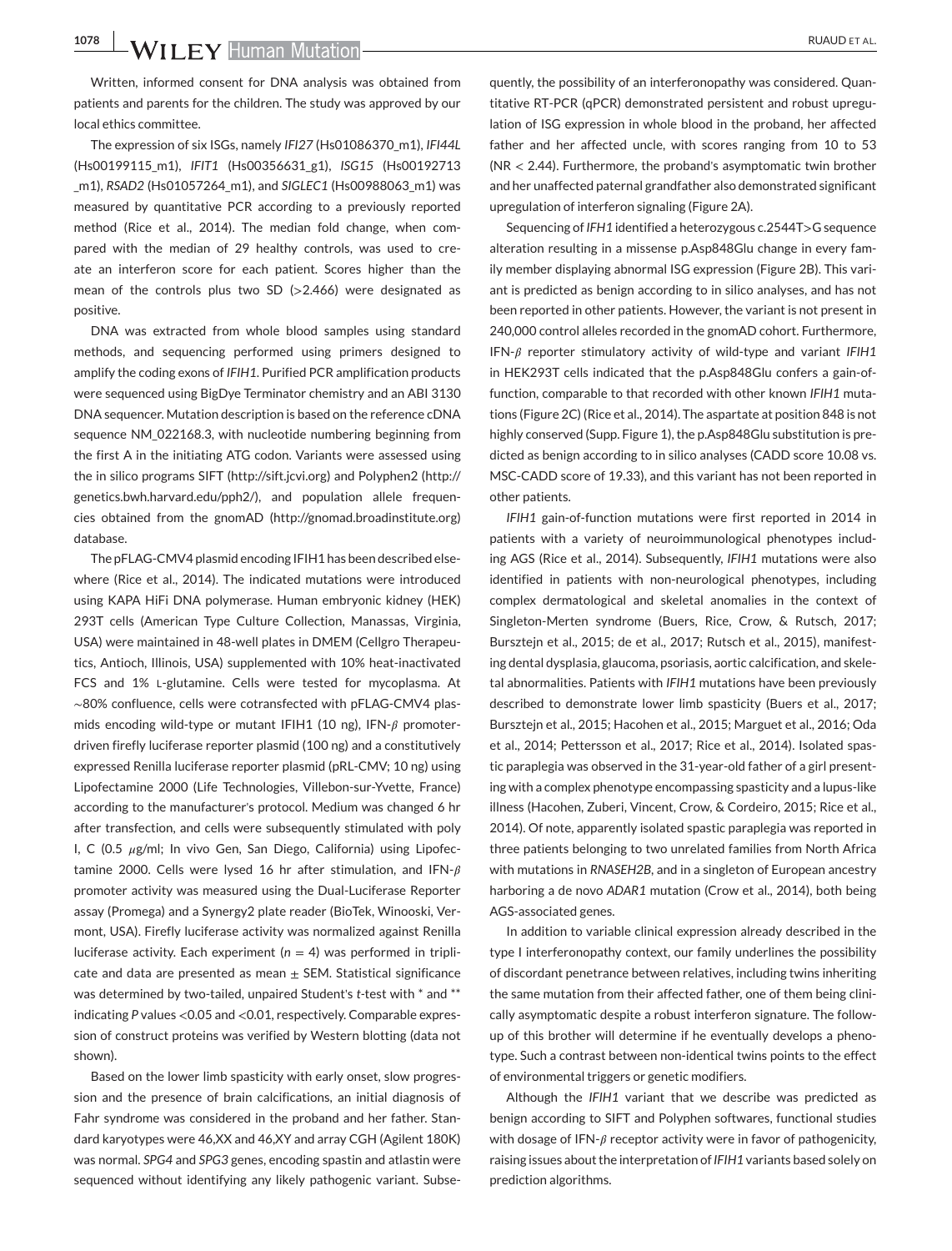

**FIGURE 2** A: Quantitative RT-PCR (qPCR) of a panel of six ISGs in whole blood measured in IFIH1 mutation-positive probands and mutationnegative relatives and controls. Note that not only the proband (in pink), her affected father (in green) and her affected uncle (in purple) have markedly abnormal values, but also her unaffected twin brother and unaffected paternal grandfather. **B**: Pedigree of family showing affected members and interferon signaling status. Normal interferon signatures are marked with a black asterisk, whereas abnormal results are annotated in red. C: Functional analysis of interferon  $\beta$  (IFN- $\beta$ ) reporter stimulatory activity of wild-type and putative mutant (p.D848E) IFIH1 in human embryonic kidney (HEK) 293T cells. The p.R927H construct is unable to bind dsRNA and therefore acts as a negative control

Summarizing our observations suggest that an IFIH1-related interferonopathy should be taken into consideration in the differential diagnosis of autosomal-dominant spastic paraparesis, either in the presence of normal neuroimaging or in association with the presence of intracranial calcification.

#### **ORCID**

*Lyse Ruaud* <http://orcid.org/0000-0003-4940-5896> Gillian I. Rice **b** <http://orcid.org/0000-0002-4223-0571> *Juliette Piard* <http://orcid.org/0000-0001-5244-5325> *Mathieu Rodero* **iD** <http://orcid.org/0000-0002-1300-0187> William Dobyns **iD** <http://orcid.org/0000-0002-7681-2844> Yanick J. Crow **iD** <http://orcid.org/0000-0001-7211-7564> *Lionel Van Maldergem* <http://orcid.org/0000-0001-8880-5214>

## **DISCLOSURE STATEMENT**

The authors declare no conflict of interest.